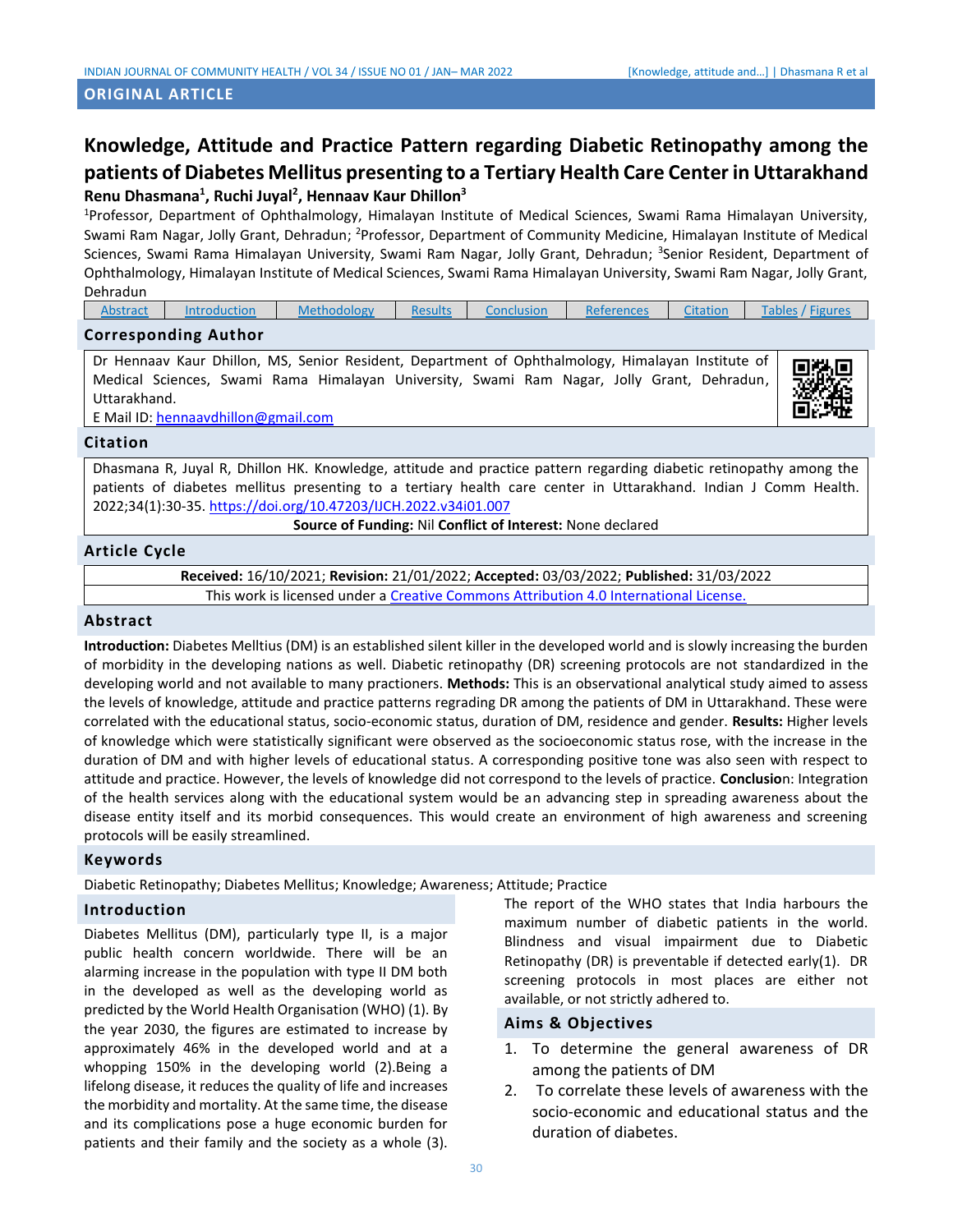#### <span id="page-1-0"></span>**Material & Methods**

**Study Type:** It was an observational analytical and noninterventional study.

**Study Population and consent:** A total of 200 diagnosed diabetes patients were included in the study after obtaining a written informed consent.

**Study Duration:** This study was conducted over a period of 12 months.

**Inclusion criteria:** All the patients above 10 years of age having diabetes mellitus

**Exclusion criteria:** Patients with corneal opacities and cataract in which the fundus was not visible.

**Study Protocol:** After carrying out a detailed search of literature on guidelines for conducting a Knowledge, Attitude and Practice (KAP) study and KAP questionnaire was prepared in English to suit the target population. A detailed interview was conducted with the patient regarding the patient's diabetic status, lifestyle habits and awareness of patient regarding DR in a pre-set format. Assessment of the patient included best corrected visual acuity (BCVA), slit lamp examination for anterior chamber and iris neovascularisation. Exanimation of the fundus was carried out with +90D slit lamp bio microscopy.

The study subjects were divided in rural and urban areas according to the criteria mentioned in the census 2011 (4). The study subjects were divided into following classes (Highly skilled, skilled, semi-skilled, un-skilled, housewives) based on their occupation as per the Minimum Wages Act 1948 (5). Highly skilled and skilled were clubbed together and the house wives were taken as a separate entity. Patients were also sub divided into subgroups accordingly to their educational status (Illiterate, literate up to class 8, literate up to class  $12^{th}$ , and graduates and above) as defined by UNESCO (2003) (6). Patients were also divided according to their socioeconomic status (poor, lower middle, middle, upper middle and rich) based on their monthly family income by McKinsey (2005) (7).

The level of knowledge about DR among the patients was assessed according the occupation, education, residential area, duration of DM and the economic status. Five questions were utilised:

- 1. Can controlled diabetic have eye problems?
- 2. Is DR a common health problem?
- 3. Can DR be prevented?
- 4. Is DR curable?
- 5. Can DR be prevented with early treatment of DM?

The attitude of the diabetic patients was assessed on the need of annual ocular examination and the response was graded as yes, no and don't know.

**Ethical approval:** The study adhered to the Declaration of Helsinki and former approval from the institutional ethical committee was taken.

**Data Management and Statistical analysis:** Interpretation and analysis of the data obtained was carried out using SPSS version 19; SPSS Inc Chicago, Illinosis, U.S.A. Chi square tests were applied to evaluate relation between awareness and unawareness among study subjects. A "P" value of <0.05 was taken to be significant.

### <span id="page-1-1"></span>**Results**

**Correlation of levels of knowledge with various parameters:** As the duration of diabetes increased, the knowledge about controlled diabetics having eye problems increased from 7 (10.6%) >5 years to 7 (36.8%) of 16-20 years. Knowledge about the curability of DR increased from 16 (24.2%) in >5 years to 11 (57.8%) in 16- 20 years of duration of DM. The knowledge regarding the prevention of DR by timely intervention of DM was, 14 (21.2%) among the >5 years to 13 (31.7%) among 11 – 15 years and 4 (21.1%) in 16-20 years.

The level of knowledge about DR according to occupation, educational status and socioeconomic status is depicted in [\(Table 1\)](#page-3-0), [\(Table 2\)](#page-3-1) and [\(Table 3\)](#page-4-0) respectively. The patients were also asked if they felt an annual ocular examination was necessary in the patients of DM. Out of the 200 surveyed patients, 51 (25.5%) had knowledge about the necessity of the yearly ocular examination out of which 32 (62.7%) were males and 19 (37.3%) were females. A total of 88 (44%) patients were not aware about the necessity of ocular screening. A statistically significant difference was seen in the knowledge about the necessity of yearly ocular examination (p=0.0172)

**Correlations of Attitude towards the disease entity with various parameters:** The study group that underwent regular ocular examinationwas further assessed according to location, occupation and education. 41 (20.5%) population underwent regular ocular examination out of which 9 (21.9%) belonged to rural areas where as 32 (78.1%) belonged to urban areas. Population not undergoing regular ocular examination compromised a total of 98 (61.6%) belonging to rural areas and 61 (38.4%) belonged to urban areas. There as a statistical significant difference of patients undergoing regular ocular examination in rural and urban areas (p=0.0000). The attitude on importance of yearly ocular examination on the basis of gender is depicted in  $(Table 4)$ .

**Correlation of practice levels towards the disease entity with various parameters:** There was a statistically significant difference seen among the patients undergoing regular ocular examination belonging to various occupational groups, with more awareness among the skilled and semi-skilled groups (p=0.0000) as depicted in [\(Figure 1\)](#page-5-1). Similar statistically significant results have been observed on the basis of educational status (p=0.009) as depicted in [\(Figure 2\)](#page-5-2).

The practice of diabetic patients who aware of the necessity of regular ocular examination, referring other diabetic patients for ocular check-up was also assessed and is depicted in [\(Table 4\)](#page-4-1) and [\(Figure 3\)](#page-5-3).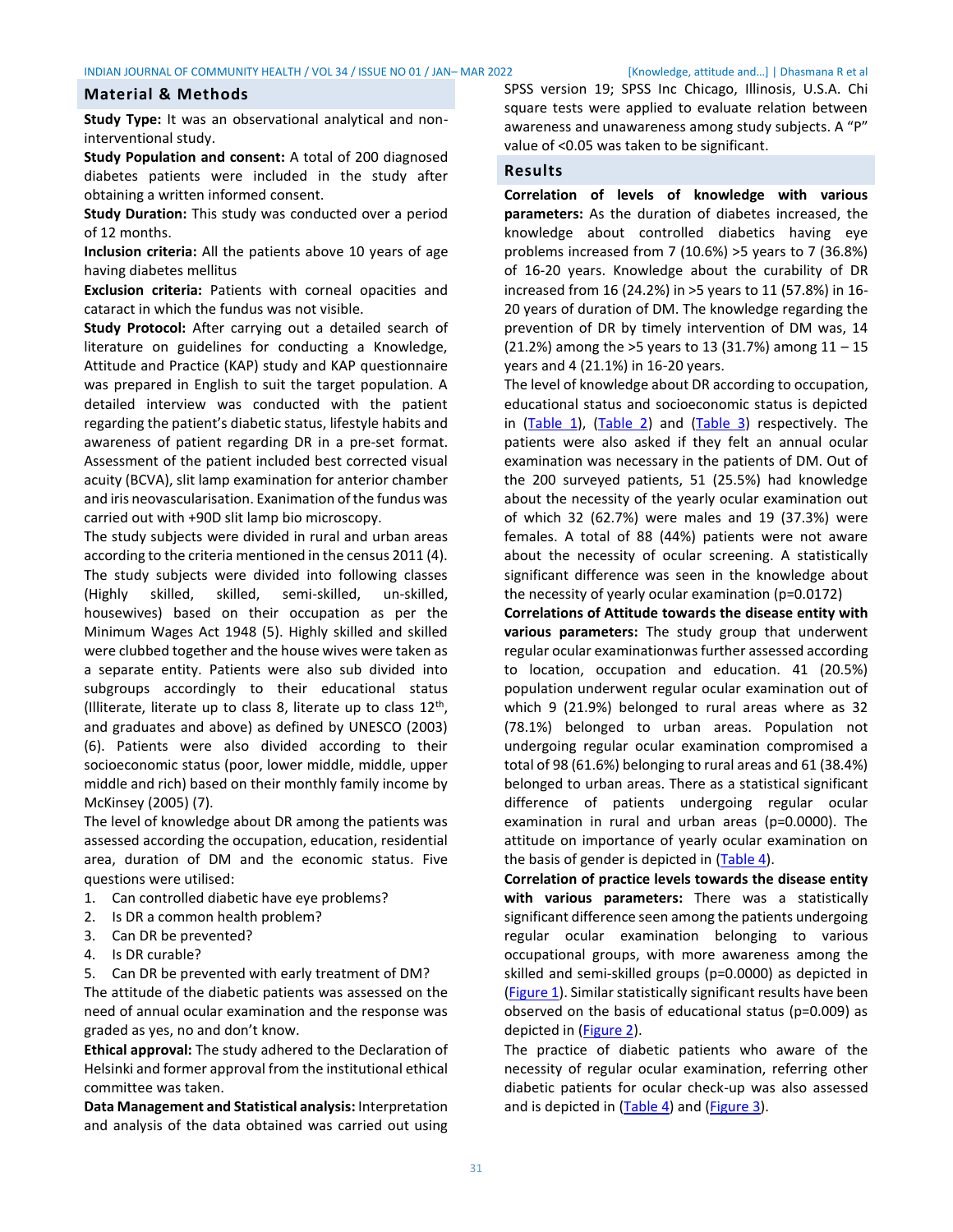#### **Discussion**

Diabetic retinopathy originally thought as to be a disease of the developed world has slowly creeped into the developing countries and is forming a major share of lifestyle diseases. It is becoming a leading cause of blindness in the adults in the productive age group. With the current developments in the healthcare system the life span of these diabetic patients if increasing and hence the burden of the ocular morbidity is increasing exponentially which will be difficult to manage with the current health care resources.it is well established that early detection is the key to prevention of this ocular morbidity. The goal is within our reach only if there is adequate awareness of the disease and appropriate health care facilities are made available. Awareness creation in the community is the key step in any program aimed to prevent DR.

In the current study it was observed that knowledge about various aspects of DR was significantly higher in the study subjects who were graduates and above (26.5%), this correlates well with other studies conducted by Thapa et al in Nepal (8), Kadri et al (9), and Addir KR et al in Malaysia (10), where highest levels of awareness about DR was seen in the higher education group.

A statistically significant correlation in the knowledge about DR was seen in people living in urban areas in comparison to the rural areas. This could be due to the fact that people living in urban areas are more educated as compared to the rural population. Similar results were seen in studies conducted in other parts of India by Rani PK et al (11), Mahesh G et al (12) and Mithal S et al (13).

In the current study a significant association was found between the duration of DM and the know of DR. Similar results were also obtained in the studies conducted in south India (8), and by Mohammed et al in Nigeria (14) and by Addoor et al in Malaysia (15). However, no correlation was found between the duration of DM and the levels of knowledge in a study conducted by Thapa et al in Nepal (8).

In the present study group, knowledge about the various aspects of DR was statistically correlated with the economic status of the patients. This result correlated well with several studies conducted in South India by Rani et al (11) and Dandona et al (16).

A statistically significant difference was seen in the level of knowledge about the treatment of DR with increase in the level of education (p=0.035), occupation with more among the skilled subjects (p=0.000) and residential area (p=0.0005). in the current study patients with graduate degree were more aware. A statistically insignificant level of awareness about treatment of DR was seen in our study with economic status (p=0.546). similar results can be observed in other studies conducted in India by Sihota et al (2), Mahesh et al (12), Kadri et al (9) and Singh et al (17). In the present study out of the 39.5% of patients aware of ocular involvement among diabetic patients, 20.5% underwent ocular examination. Similar results were seen in studies conducted in India by Mahesh et al (12) and by Mohammed et al in Nigeria (14) and Addoor et al in Malaysia (15). There was little or no knowledge of retinopathy risk factors or the need for early detection through screening.

In a study conducted by Rani et al in South India (11), a higher percentage (63.5%) of people aware about ocular involvement underwent regular ocular examination. Similar results were seen in studies conducted in USA by Klein et al (18) and by Tapp et al in Australia (19).

# <span id="page-2-0"></span>**Conclusion**

Integration of the health services along with the educational system would be an advancing step in spreading awareness about the disease entity itself and its morbid consequences. This would create an environment of high awareness and screening protocols will be easily streamlined. Greater involvement of paramedical staff, grass root levels health workers such as ASHA workers, ANMs and MHW at primary and community health centers would help in increasing awareness among the masses. Cooperation from the media houses both print and electronic is the need of the hour to create more awareness. In the wake of social media, campaigns promoting the timely screening of DM as well as early ocular examination in DM is a welcoming step that is much needed.

### **Recommendation**

In a developing country such as ours where the incidence of DM is increasing by the day, it is important to raise awareness about the long-term side effects of the illness. It is also essential to create awareness regarding screening protocols at regular intervals to avoid diagnosis at vision threating levels. In addition to being beneficial to the patient, it contributes to alleviating the financial burden over the patient, family and the society as a whole.

# **Relevance of the study**

With the increase in the number of cases of DM and consequently DR, it is important know the level of awareness regarding the disease and its management protocols among the general population.

# **Authors Contribution**

RD: Conception, design and accusation of data and drafting of the manuscript and final approval to the published version. RJ: Conception, design and accusation of data and drafting of the manuscript and final approval to the published version. HKD: Conception, design and accusation of data and drafting of the manuscript and final approval to the published version

# <span id="page-2-1"></span>**References**

<sup>1.</sup> Park K. Textbook of preventive and social medicine. 16th ed. Jabapur: 2000.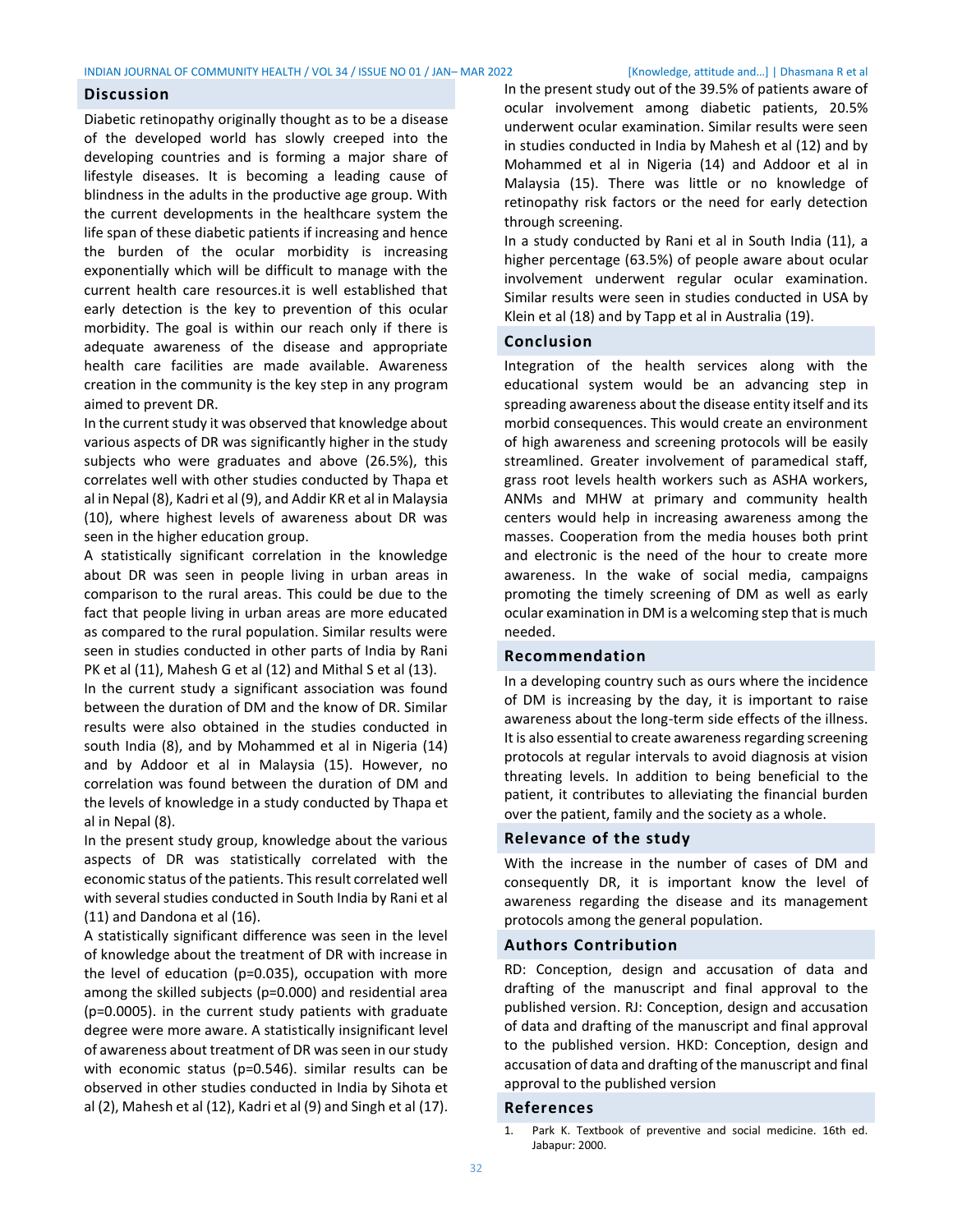#### INDIAN JOURNAL OF COMMUNITY HEALTH / VOL 34 / ISSUE NO 01 / JAN– MAR 2022 [Knowledge, attitude and…] | Dhasmana R et al

- 2. Sihota R, Tandon R. Parsons' diseases of the eye. 19th ed. Harcourt: Butterworth-heinemann 2003.
- 3. Gupta V. Type 2 Diabetes Mellitus in India. [http://sancd.org/uploads/pdf/factsheet\\_diabetes. Aug 10 2011.](http://sancd.org/uploads/pdf/factsheet_diabetes.%20Aug%2010%202011) Accessed on 23/7/2020
- 4. Ministry of Home Affairs, Government of India. http://censuindia.gov.in/Metadata/Metada.htm.October 1 2011. Accessed on 23/7/2020
- 5. Labour and employment department, Tamil Nadu. www.tn.gov.in/gosdb/gorders/labour/labemp\_e2d\_37\_2011. Accessed on 23/7/2020
- 6. Govinds R, Biswal K. Mapping literacy in India: Who are the illiterates and where do we find them? EFA Global Monitoring Report 2006, Literacy for Life. 2005. Accessed on 23/7/2020
- 7. McKinsey. Socio-economic status of developing India. http://www.mckinsey.com/locations/india/mckinseyonindia/. March 12 2005.
- 8. Thapa R, Paudyal G, Shrestha MK, Gurung R, Ruit S. Prevalence of diabetic retinopathy following a community screening for diabetes. Nepal Medical College Journal.2008; 10 (3): 160-3.
- 9. Kadri R. Awareness of diabetic and hypertensive eye disease in public. Int J Biol Med Res. 2011;2(2):533-5.
- 10. Addoor KR, Bhandary SV, Khanna R. Assessment of awareness of Diabetic Retinopathy among the Diabetics attending the peripheral<br>diabetes clinics in Melaka, Malaysia. Med J diabetes clinics in Melaka, Malaysia. Malaysia.2011;66(1):48-52.
- 11. Rani PK, Raman R,Subramani S, Perumal G, Kumar ManikKavel G, Sharma T. Knowledge of diabetes and diabetic retinopathy among

### rural population in India, and the influence of knowledge of diabetic retinopathy on attitude and practice. Rural and remote health. 2008: 8;830.

- 12. Mahesh G, Elias A, Giridhar A. Chengamanad Diabetic Retinopathy awareness study. Kerela Journal of Ophthalmology. 2006; 18(1): 14-21.
- 13. Mithal S, Singh S, Gupta A. Field Survey- Assessment of Disease Magnitude and Contributory Factors for Diabetic retinopathy. Community/social Ophthalmology-I. 2011; 69: 745-8.
- 14. Klein R, Zinnman B, Gardiener R. The relationship f Diabetic Retinopathy to pre-clinical glomerulopathy lesion in type I diabetic patients. Diabetes. 2005;54(2):527-33.
- 15. Addoor AR, Bhandari SV, Khanna R. Assessment of awareness ofDiabetic Retinopathy among the diabetics attending the peripheral diabetic clinic in Melaka, Malaysia. Med J Malaysia. 2011; 66(1):48-52.
- 16. Dandonna L, Dandonna R, Naduvilath TJ. Population based assessment of Diabetic Retinopathy in an urban population in Southern India. Br J Ophthalmol. 1999;83:937-40.
- 17. Singh K, Kharbanda, B. Awareness of annual ophthalmic check-up, Treatment and prognosis in patients of diabetic retinopathy. Community/Social Ophthalmology-I. 2011;69:751-3.
- 18. Klein R, Kristine E, Knudtson MD, Gangnon RE. The Wisconsin Epidemiological study of Diabetic Retinopathy. American Academy of Ophthalmology. 2009; 116: 1937-42.
- 19. Tapp RJ, Grad D, Zimmet PZ. Diabetes care in an Australian population frequency of screening examination for eye and foot complication of diabetes. Diabetes care 2004; 27:688-93.

# **Tables**

# <span id="page-3-0"></span>**TABLE 1 KNOWLEDGE ABOUT DIABETIC RETINOPATHY ACCORDING TO OCCUPATION(N=200)**

|                                       |            | <b>Skilled</b> | Semi skilled | <b>Non skilled</b> | <b>Unemployed</b> | <b>Housewives</b> |  |  |
|---------------------------------------|------------|----------------|--------------|--------------------|-------------------|-------------------|--|--|
| <b>Controlled diabetics have eye</b>  | Yes.       | 45.4%          | 24.2%        | 6.6%               | 33.3%             | 16.2%             |  |  |
| problems                              | No         | 30.3%          | 12.1%        | 6.6%               | $0.0\%$           | 12.5%             |  |  |
|                                       | <b>DK</b>  | 24.3%          | 63.7%        | 86.8%              | 66.7%             | 71.3%             |  |  |
| P value=0.006<br>Chi square = $19.59$ |            |                |              |                    |                   |                   |  |  |
| DR a common health problem            | Yes        | 72.7%          | 33.3%        | 2.2%               | 44.4%             | 16.3%             |  |  |
|                                       | No         | 3.1%           | 12.1%        | 4.4%               | $0.0\%$           | 10.0%             |  |  |
|                                       | <b>DK</b>  | 24.2%          | 54.6%        | 93.4%              | 55.6%             | 73.7%             |  |  |
| Chi square = $56.42$                  |            | P value=0.000  |              |                    |                   |                   |  |  |
| Can DR be prevented                   | Yes        | 54.5%          | 42.4%        | 4.4%               | 44.4%             | 10.0%             |  |  |
|                                       | No         | 18.8%          | 9.1%         | $0.0\%$            | $0.0\%$           | 3.7%              |  |  |
|                                       | <b>DK</b>  | 26.7%          | 48.5%        | 95.6%              | 55.6%             | 85.3%             |  |  |
| Chi square = 28.37                    |            | P value=0.0001 |              |                    |                   |                   |  |  |
| Is DR curable                         | <b>Yes</b> | 54.5%          | 36.4%        | 4.4%               | 44.4%             | 13.7%             |  |  |
|                                       | No         | 12.1%          | 6.1%         | $0.0\%$            | 0.0%              | 2.5%              |  |  |
|                                       | <b>DK</b>  | 33.4%          | 57.5%        | 95.6%              | 55.6%             | 83.8%             |  |  |
| Chi square = $36.25$                  |            | P value=0.0000 |              |                    |                   |                   |  |  |
| Can DR be prevented with              | Yes        | 54.5%          | 42.4%        | 4.4%               | 44.4%             | 10.0%             |  |  |
| early treatment of DM                 | No         | 18.1%          | 9.1%         | $0.0\%$            | $0.0\%$           | 3.7%              |  |  |
|                                       | DK.        | 27.4%          | 48.5%        | 95.6%              | 55.6%             | 86.3%             |  |  |
| Chi square = $43.90$                  |            | P value=0.0000 |              |                    |                   |                   |  |  |

#### <span id="page-3-1"></span>**TABLE 2 CORRELATION OF LEVELS OF KNOWLEDGE WITH THE EDUCATIONAL STATUS**

|                               |     | <b>Illiterate</b> | <b>Simple</b><br><b>Literate</b> | Upto class<br>ß' | Upto class Graduate<br>12 | and<br>above |
|-------------------------------|-----|-------------------|----------------------------------|------------------|---------------------------|--------------|
| Controlled diabetics have eye | Yes | 6.5%              | 20.5%                            | 0.0%             | 51.4%                     | 31.4%        |
| problems                      | No  | 9.2%              | 2.5%                             | 53.3%            | 8.5%                      | 22.8%        |
|                               | DK  | 84.3%             | 77.0%                            | 46.7%            | 40.1%                     | 45.8%        |
| Chi square = $35.35$          |     | P value=0.003     |                                  |                  |                           |              |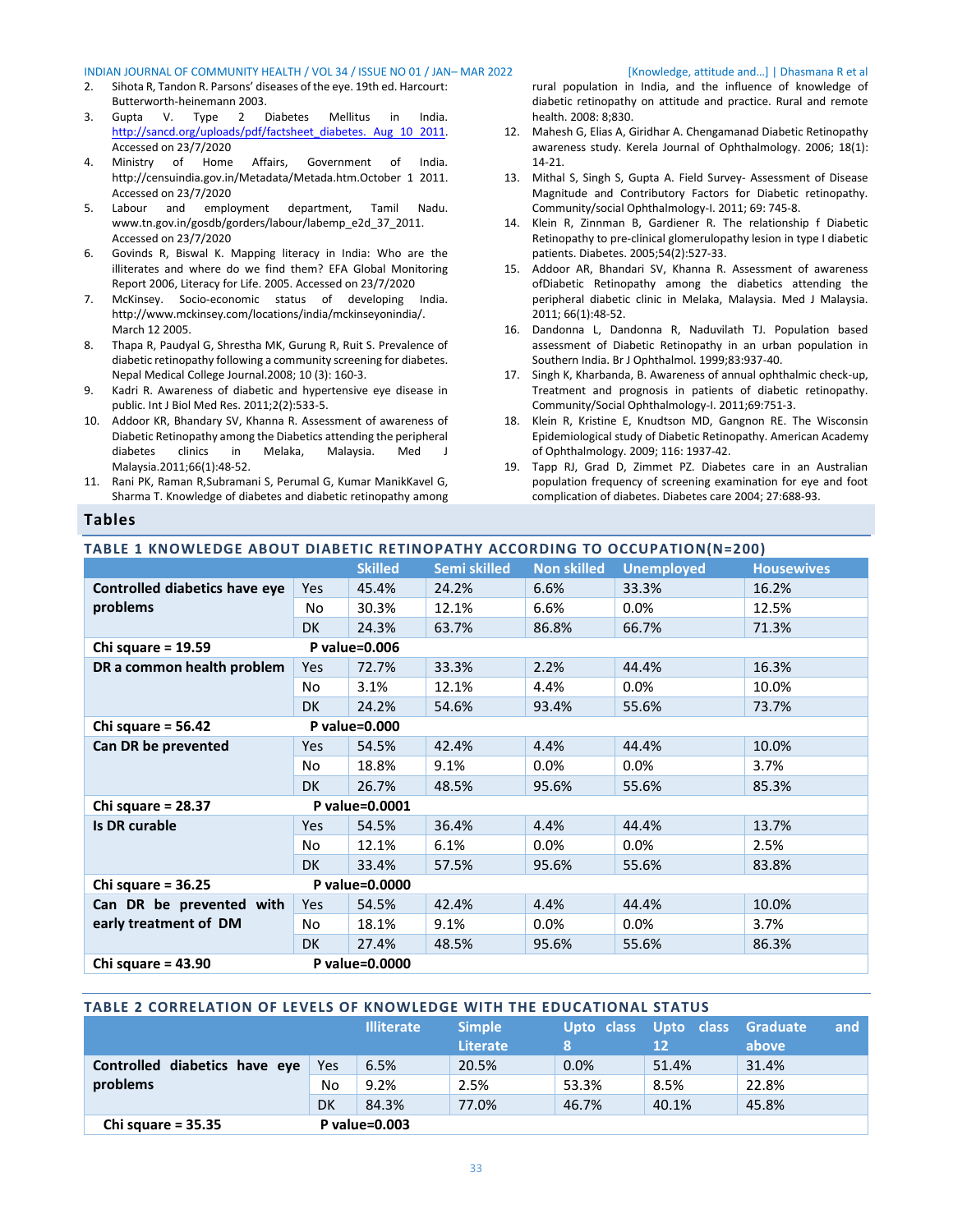| INDIAN JOURNAL OF COMMUNITY HEALTH / VOL 34 / ISSUE NO 01 / JAN-MAR 2022<br>[Knowledge, attitude and]   Dhasmana R et al |     |                |       |         |       |         |  |
|--------------------------------------------------------------------------------------------------------------------------|-----|----------------|-------|---------|-------|---------|--|
| DR a common health problem                                                                                               | Yes | 10.5%          | 20.5% | 53.3%   | 34.2% | 40.0%   |  |
|                                                                                                                          | No  | 3.9%           | 2.5%  | 20.0%   | 22.8% | $0.0\%$ |  |
|                                                                                                                          | DK. | 85.6%          | 77.0% | 26.7%   | 43.0% | 60.0%   |  |
| Chi square = $22.70$<br>P value=0.00014                                                                                  |     |                |       |         |       |         |  |
| Can DR be prevented                                                                                                      | Yes | 9.2%           | 17.9% | 20.0%   | 28.5% | 54.2%   |  |
|                                                                                                                          | No  | 0.0%           | 2.5%  | $0.0\%$ | 20.0% | 11.4%   |  |
|                                                                                                                          | DK. | 90.8%          | 79.6% | 80.0%   | 51.5% | 34.4%   |  |
| Chi square = $28.05$<br>P value=0.0001                                                                                   |     |                |       |         |       |         |  |
| Is DR curable                                                                                                            | Yes | 0.0%           | 0.0   | 0.0     | 2.8   | 0.0     |  |
|                                                                                                                          | No  | 5.2%           | 5.1   | 13.3    | 73.2  | 25.7    |  |
|                                                                                                                          | DK. | 94.8%          | 94.9  | 86.7    | 64.0  | 74.3    |  |
| Chi square = $4.74$<br>P value=0.0315                                                                                    |     |                |       |         |       |         |  |
| Can DR be prevented with early                                                                                           | Yes | 9.2%           | 17.9% | 20.0%   | 28.5% | 54.2%   |  |
| treatment of DM                                                                                                          | No  | 0.0%           | 2.5%  | $0.0\%$ | 20.0% | 11.4%   |  |
|                                                                                                                          | DK. | 90.8%          | 79.6% | 80.0%   | 51.5% | 34.4%   |  |
| Chi square = $28.76$                                                                                                     |     | P value=0.0008 |       |         |       |         |  |

<span id="page-4-0"></span>

| TABLE 3 CORRELATION OF LEVELS OF KNOWLEDGE WITH THE SOCIO ECONOMIC STATUS |                                        |       |                     |               |                     |             |  |  |  |
|---------------------------------------------------------------------------|----------------------------------------|-------|---------------------|---------------|---------------------|-------------|--|--|--|
|                                                                           |                                        | Poor  | <b>Lower Middle</b> | <b>Middle</b> | <b>Upper Middle</b> | <b>Rich</b> |  |  |  |
| <b>Controlled</b>                                                         | <b>Yes</b>                             | 6.5%  | 17.9%               | 13.3%         | 51.4%               | 31.4%       |  |  |  |
| diabetics have                                                            | No                                     | 9.2%  | 5.1%                | 40.0%         | 14.2%               | 28.5%       |  |  |  |
| eye problems                                                              | <b>DK</b>                              | 84.3% | 77.0%               | 46.7%         | 34.4%               | 40.1%       |  |  |  |
| Chi square = $31.53$<br>P value=0.0002                                    |                                        |       |                     |               |                     |             |  |  |  |
| DR a common                                                               | <b>Yes</b>                             | 10.5% | 20.5%               | 53.3%         | 27.1%               | 40.0%       |  |  |  |
| health problem                                                            | No                                     | 5.2%  | 2.5%                | 20.0%         | 25.8%               | 5.7%        |  |  |  |
|                                                                           | <b>DK</b>                              | 84.3% | 77.0%               | 26.7%         | 37.1%               | 54.3%       |  |  |  |
| Chi square = $25.26$<br>P value=0.0004                                    |                                        |       |                     |               |                     |             |  |  |  |
| <b>DR</b><br>be<br>Can                                                    | Yes                                    | 9.2%  | 15.3%               | 20.0%         | 28.5%               | 54.2%       |  |  |  |
| prevented                                                                 | No                                     | 2.6%  | 5.1%                | 13.3%         | 20.0%               | 11.4%       |  |  |  |
|                                                                           | <b>DK</b>                              | 88.2% | 79.6%               | 66.7%         | 51.5%               | 34.4%       |  |  |  |
|                                                                           | Chi square = $29.13$                   |       | P value=0.0007      |               |                     |             |  |  |  |
| <b>Is DR curable</b>                                                      | <b>Yes</b>                             | 5.2%  | 5.1%                | 13.3%         | 11.4%               | 11.4%       |  |  |  |
|                                                                           | No                                     | 5.2%  | 5.1%                | 13.3%         | 28.5%               | 25.7%       |  |  |  |
|                                                                           | <b>DK</b>                              | 89.6% | 89.8%               | 73.4%         | 60.1%               | 62.9%       |  |  |  |
| P value=0.546<br>Chi square $= 3.07$                                      |                                        |       |                     |               |                     |             |  |  |  |
| <b>DR</b><br>be<br>Can                                                    | <b>Yes</b>                             | 7.8   | 17.9                | 20.0          | 28.5                | 42.8        |  |  |  |
| prevented with                                                            | No                                     | 2.6   | 2.5                 | 13.3          | 20.0                | 17.1        |  |  |  |
| early treatment<br>of DM                                                  | <b>DK</b>                              | 89.6  | 79.6                | 66.7          | 51.5                | 40.1        |  |  |  |
|                                                                           | P value=0.0005<br>Chi square = $19.70$ |       |                     |               |                     |             |  |  |  |

<span id="page-4-1"></span>

| <b>TABLE 4 ATTITUDE ON IMPORTANCE OF YEARLY OCULAR EXAMINATION</b>                                              |           |           |           |       |  |  |  |  |
|-----------------------------------------------------------------------------------------------------------------|-----------|-----------|-----------|-------|--|--|--|--|
| <b>Females N(%)</b><br>Total N (%)<br>Males N(%)<br><b>Printing Yearly Ocular Examination</b><br><b>P</b> Value |           |           |           |       |  |  |  |  |
| <b>Yes</b>                                                                                                      | 32(67.7)  | 19 (37.3) | 51(25.5)  |       |  |  |  |  |
| <b>No</b>                                                                                                       | 36(59.9)  | 25(41)    | 61 (30.5) | 0.017 |  |  |  |  |
| Don't Know                                                                                                      | 42 (47.7) | 46 (52.3) | 88 (44.0) |       |  |  |  |  |